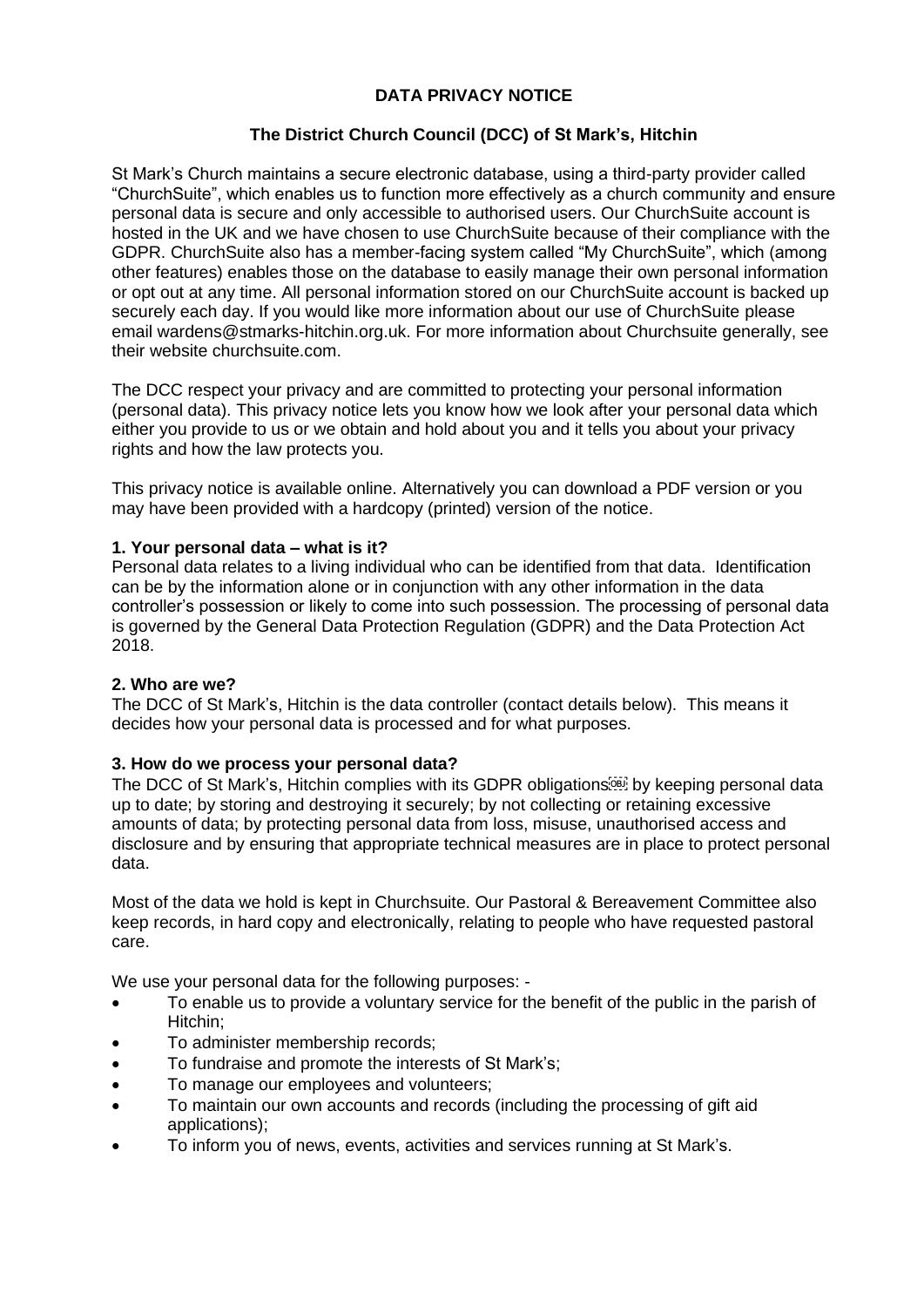### **4. What is the legal basis for processing your personal data?**

- Explicit consent of the data subject so that we can keep you informed about news, events, activities and services and process your gift aid donations and keep you informed about church events.
- Processing is necessary for carrying out legal obligations in relation to Gift Aid or under employment, social security or social protection law, or a collective agreement;
- Processing is carried out by a not-for-profit body with a political, philosophical, religious or trade union aim provided: -
	- $\circ$  the processing relates only to members or former members (or those who have regular contact with it in connection with those purposes); and
	- o there is no disclosure to a third party without consent.

### **5. Sharing your personal data**

Your personal data will be treated as strictly confidential and will only be shared with other members of the church in order to carry out a service to you or other church members or for purposes connected with the church. We will only share your data with third parties outside of the parish with your consent (note that the electoral roll is sent to the Diocese.)

### **6. How long do we keep your personal data<sup>1</sup>?**

We keep data in accordance with the guidance set out in the guide "Keep or Bin: Care of Your Parish Records" which is available from the Church of England website.<sup>2</sup>

Specifically, we retain electoral roll data while it is still current; gift aid declarations and associated paperwork for up to 6 years after the calendar year to which they relate. Parish registers (baptisms, marriages, funerals) are retained permanently, and sent to the Hertfordshire Archives for storage.

### **7. Your rights and your personal data**

Unless subject to an exemption in the GDPR, you have the following rights with respect to your personal data: -

- The right to request a copy of your personal data which the DCC of St Mark's, Hitchin holds about you;
- The right to request that the DCC of St Mark's, Hitchin corrects any personal data if it is found to be inaccurate or out of date;
- The right to request your personal data is erased where it is no longer necessary for the DCC of St Mark's, Hitchin to retain such data;
- The right to withdraw your consent to the processing at any time
- The right, where there is a dispute in relation to the accuracy or processing of your personal data, to request a restriction is placed on further processing;
- The right to object to the processing of personal data (where the processing is not based on explicit consent).
- The right to lodge a complaint with the Information Commissioners Office.

### **8. Further processing**

If we wish to use your personal data for a new purpose, not covered by this Data Protection Notice, then we will provide you with a new notice explaining this new use prior to commencing the processing and setting out the relevant purposes and processing conditions. Where and whenever necessary, we will seek your prior consent to the new processing.

# **9. Contact Details**

<sup>2</sup> https://www.churchofengland.org/sites/default/files/2017-11/care\_of\_parish\_records\_keep\_or\_bin\_- \_2009\_edition.pdf

 $<sup>1</sup>$  Details about retention periods can currently be found in the Record Management Guides located on the Church of</sup> England website at: - <https://www.churchofengland.org/more/libraries-and-archives/records-management-guides>